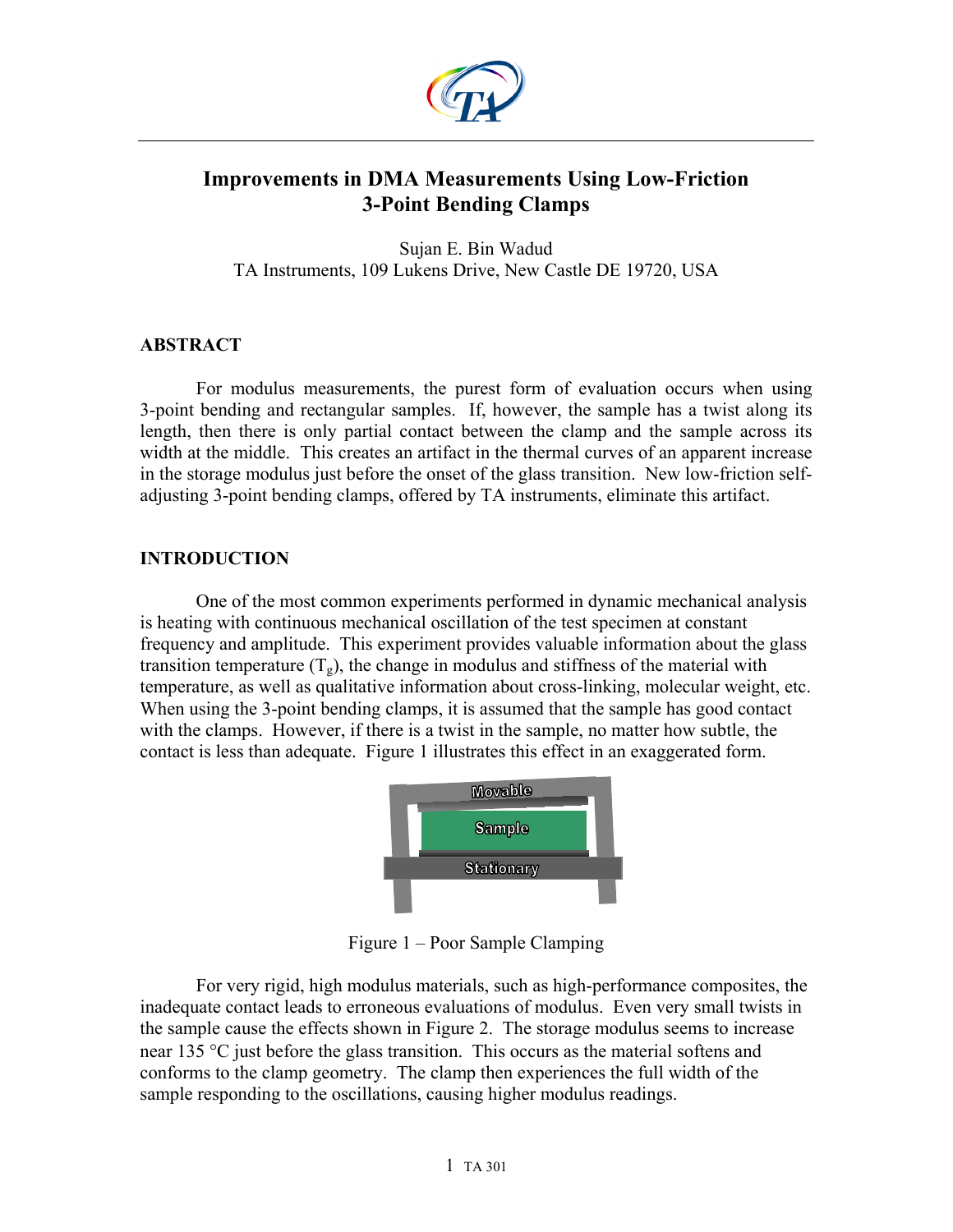

Figure 2 - Glass Transition with Poor Clamp Contact and low Force-Track

This artifactual effect may be overcome by applying a larger overall force to prebend the sample. That is, if the Force-Track value is increased, the overall load on the sample is greater. This may 'straighten' the sample to conform to the clamps. For example, Figure 3 shows the response of the same material, run using 250 % Force-Track compared to the 130 % used in Figure 2.



Figure 3 – Glass Transition with Poor Clamp Contacting and Large Force-Track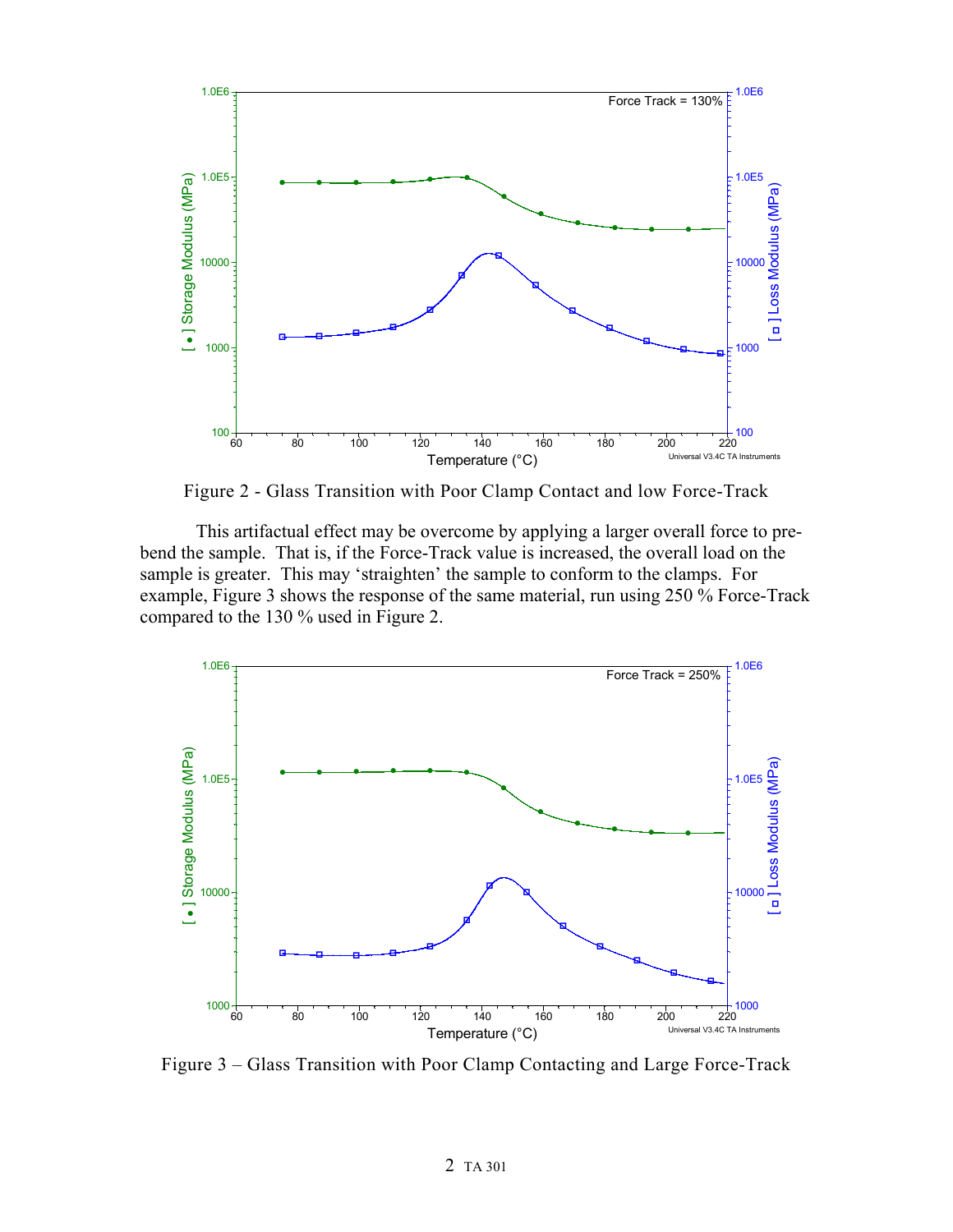Based on the clamping and the variation in the degree of twist from sample to sample, several experiments may have to be performed to properly minimize the errors.

TA Instruments now offers low-friction 3-point bending clamp that eliminates these artifacts shown in Figure 4.



Figure 4 – Low Friction 3-Point Bending Clamp

This clamp does not require the movable shaft to be aligned to suit the twists in the sample. It automatically conforms to the shape of the sample, whether straight or with some degree of twist along its length because the support pivots along the sample width. Additionally, the supports are cylindrical rollers that provide friction free support of the sample.

## **EXPERIMENTAL**

A stiff composite test specimen, 12.6 mm in width and 2.1 mm in thickness, is placed on the clamp taking care to ensure that it is parallel to the length axis of the clamp. The sample is heated at  $1 \degree C/\text{min}$  to ensure that the 50 mm long sample achieves temperature equilibrium. As usual, the clamps are compliance calibrated. A low Force-Track value of 130 % is used along with the low friction, 3-point bending clamps.

## **RESULTS AND DISCUSSION**

The results in Figure 5 show the absence of the increase in storage modulus when the new clamps are used. The modulus below the glass transition is higher than that when the regular clamp is used. This can be reasoned by the clamp's proper contact with the sample along its width. Figure 5 shows the comparison of the storage and loss moduli versus temperature. As expected, the storage modulus is higher for the sample run using the new low-friction clamps.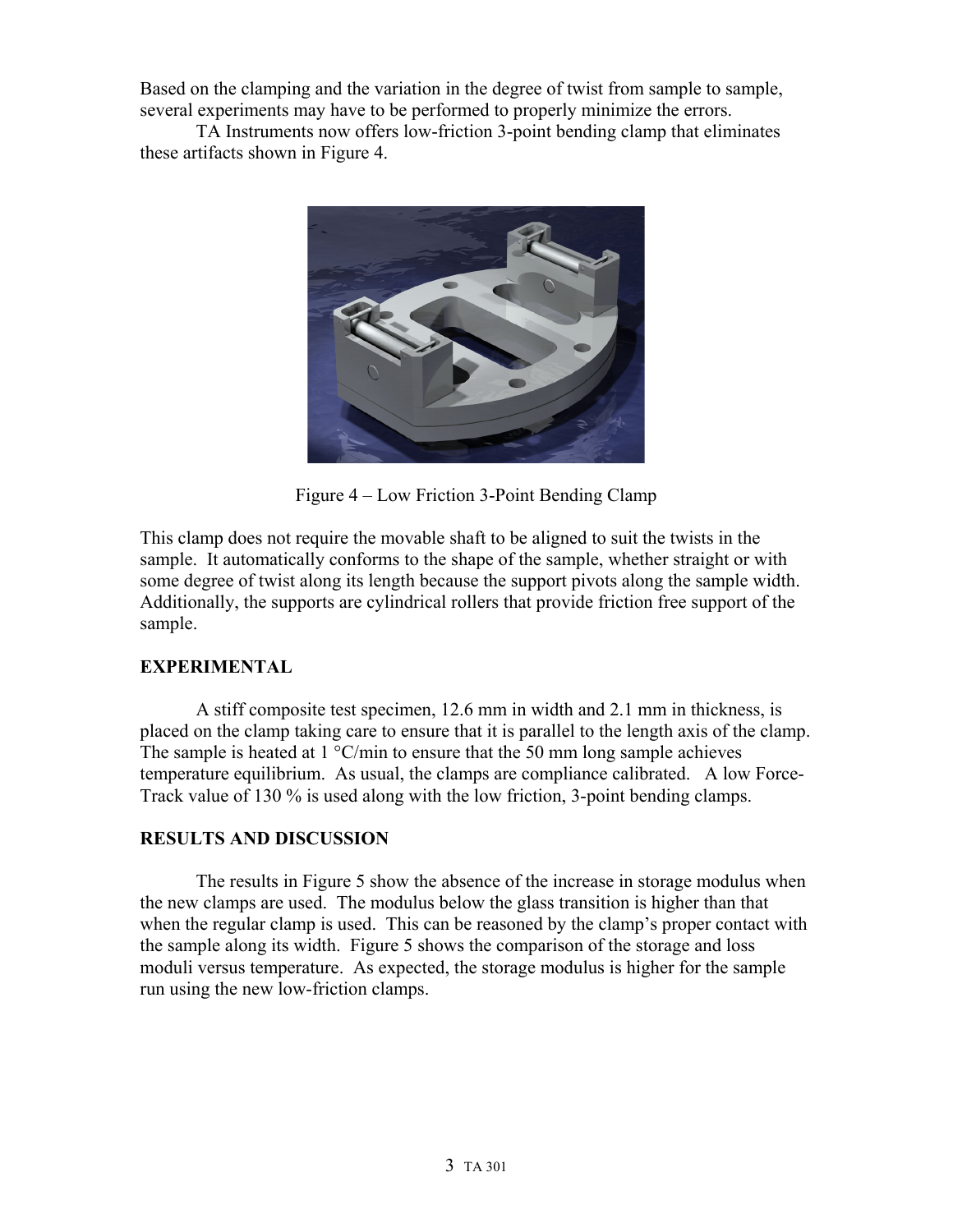

Figure 5 – Glass Transition with Low Friction Clamp and Low Force Track

Due to the artifact associated with inadequate contact, the glass transition temperature, taken here at the peak of the loss modulus curve, seems to be different in Figure 1 and 5. The  $T_g$  of the sample run with the regular clamp is artificially lower as seen in Figure 4 and overlain in Figure 6.



Figure 6 – Glass Transition Differences Between Traditional and Low Friction 3-Point Bending Clamps.